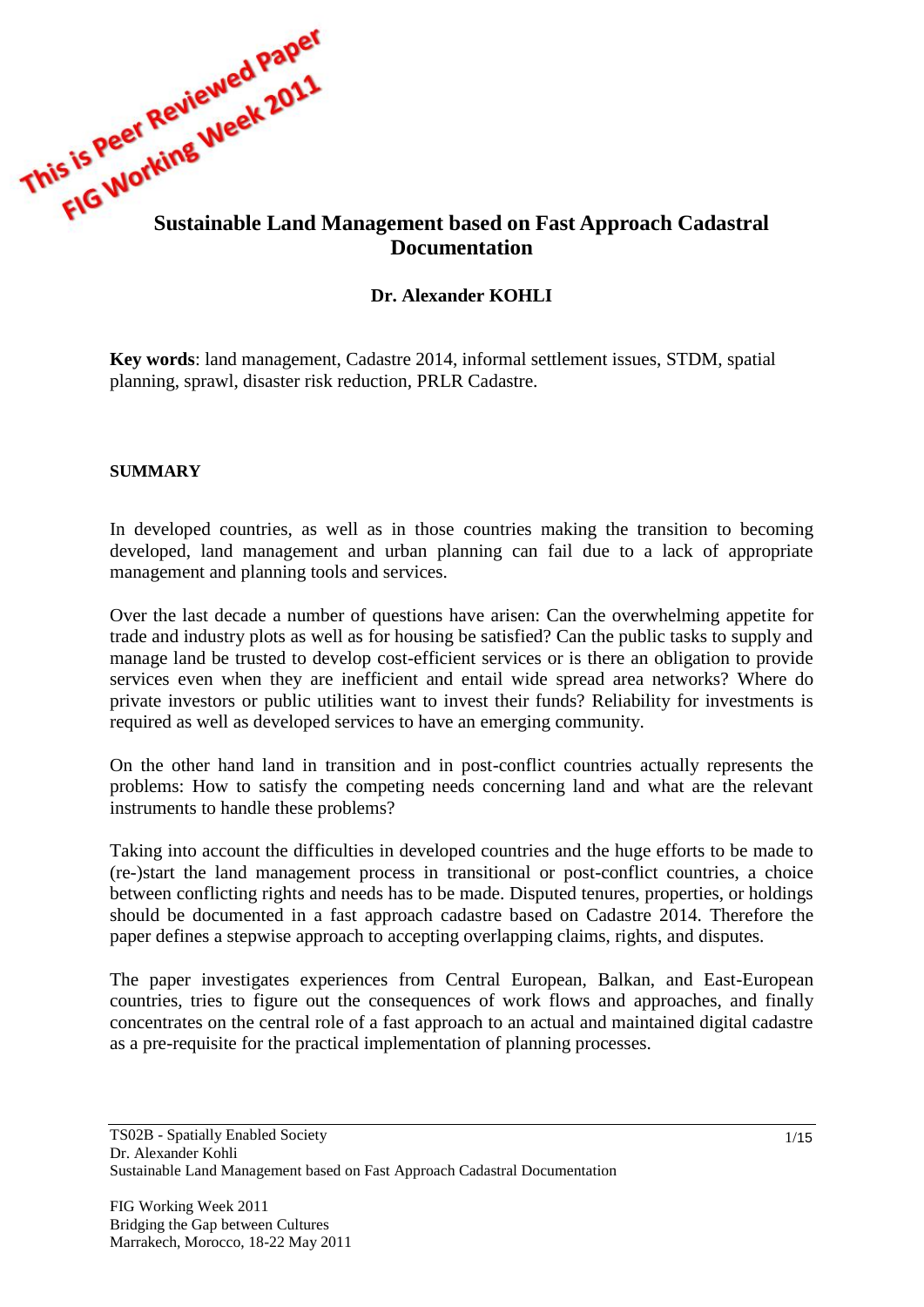# **Sustainable Land Management based on Fast Approach Cadastral Documentation**

### **Dr. Alexander KOHLI**

### **1. INTRODUCTION**

Taking into account the various experiences of land management in developing, transitional, or developed countries the results are sobering: the main goals often could not be reached and the respective laws failed under implementation. The relevant discussions for renewal or development of law bodies ask for

- more powerful implementing governmental institutions,
- more control and monitoring on all levels of implementation,
- more rigorous interpretations of the existing laws, and a
- better quality of education for planners and architects.

| <b>Development Stage</b>                                    | <b>Land Management Laws</b>                                                                                                                                                                                                                                                   | <b>Land Consumption / Sprawl   Services / Utilities</b>                                                     |  |
|-------------------------------------------------------------|-------------------------------------------------------------------------------------------------------------------------------------------------------------------------------------------------------------------------------------------------------------------------------|-------------------------------------------------------------------------------------------------------------|--|
| Switzerland $-$<br>Industrialized<br>Country                | 1969, Article on spatial planning<br>incorporated in the Federal<br><b>Constitution for Spatial Planning at</b><br>three levels (state, regional and<br>municipal)                                                                                                            | Huge $-$ only 75% filling grade<br>of construction zones –<br>periodical extension of<br>construction zones |  |
| $Azerbaijan -$<br>Transitional<br>Country                   | No clear legacy on Spatial Planning;<br>Vertical integration of the planning<br>process at different levels (state,<br>regional and municipal) is missing;<br>No proper horizontal coordination,<br>and planning schemes are prepared<br>by different bodies and institutions | Huge sprawl, illegal<br>construction                                                                        |  |
| $Kosova - Post-$<br>Conflict and<br>Transitional<br>Country | No clear legacy on Spatial Planning;<br>2006, UN-Habitat Urban Planning<br>Initiative on Municipal Level;<br>Weak land administration                                                                                                                                         | Unregulated sprawl, illegal<br>construction, illegal<br>occupation run rampantly etc.                       |  |

*Table 1-1 Comparison of development stage, land management laws, sprawl and service quality.*

Looking to Table 1-1 even with a land use planning and land management system that did not fulfill all of its tasks, at least coordination with services and care by utilities could be achieved to a very great extent. Service quality in developed countries such as Switzerland is high and the investments by utilities are worthwhile. In countries with random growth settlements the supply of utilities such as waste disposal, water, sewage and communication often is weak.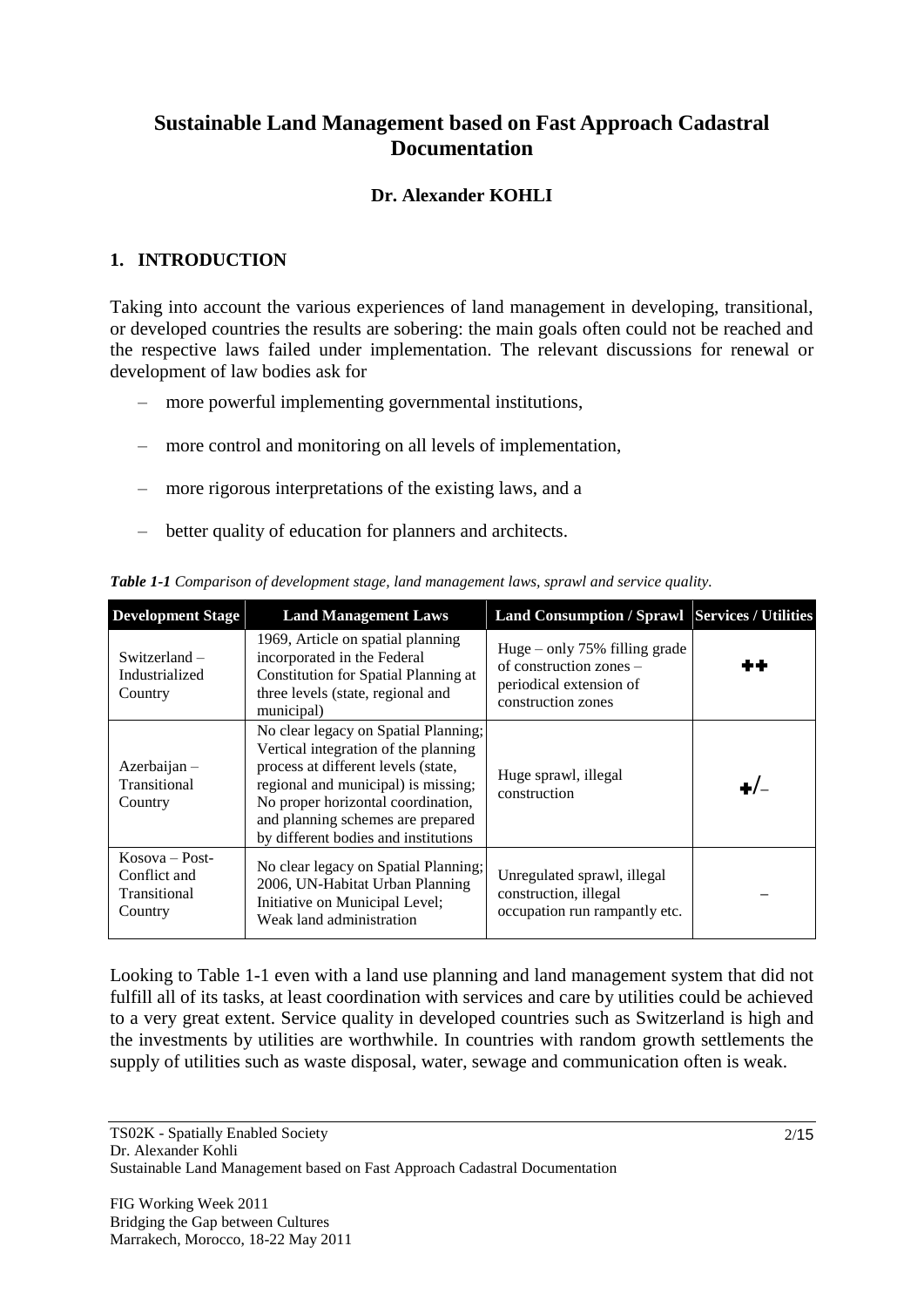The key question remains: How to achieve land management in a dynamic environment taking into account economic development, need for rising food and fiber production as well as preserving production capabilities and preventing land degradation? How to plan and manage all uses of land in an integrated manner such that land management becomes sustainable and supports wellbeing and good governance?  $- A$  possible approach shows the following truths:

| Statement 1: | Economic development consumes land.                                                                              |  |  |
|--------------|------------------------------------------------------------------------------------------------------------------|--|--|
| Statement 2: | (Sub-)Urban development sprawls on agricultural land.                                                            |  |  |
| Statement 3: | Land consumption and sprawl cannot be stopped but guided and controlled.                                         |  |  |
| Statement 4: | Guidance of land consumption and sustainable land management (SLM)<br>creates better conditions for development. |  |  |
| Statement 5: | Sustainable land management (SLM) needs cadastre as a pre-requisite.                                             |  |  |

#### **2. ECONOMIC DEVELOPMENT CONSUMES LAND**

As a basic rule it must be accepted that economic growth leads to the demand for land. This happens in agricultural-based as well as industrial economies. By 2009 economic growth in Switzerland resulted in one square metre of land (agricultural  $\sim$ ) being consumed by streets and buildings every second (Figure 2-1). With a well defined and permanently monitored land use planning system in place the consumption of land could not be hampered. Several towns had to integrate formerly independent villages as suburbs. Equal results can be found in the megacity of Baku, Azerbaijan. There development combined with migration from the land produced a phenomenal construction boom (Figure 2-1).



*Figure 2-1 Construction hype in Azerbaijan (2008, left) and Switzerland (2007, right).*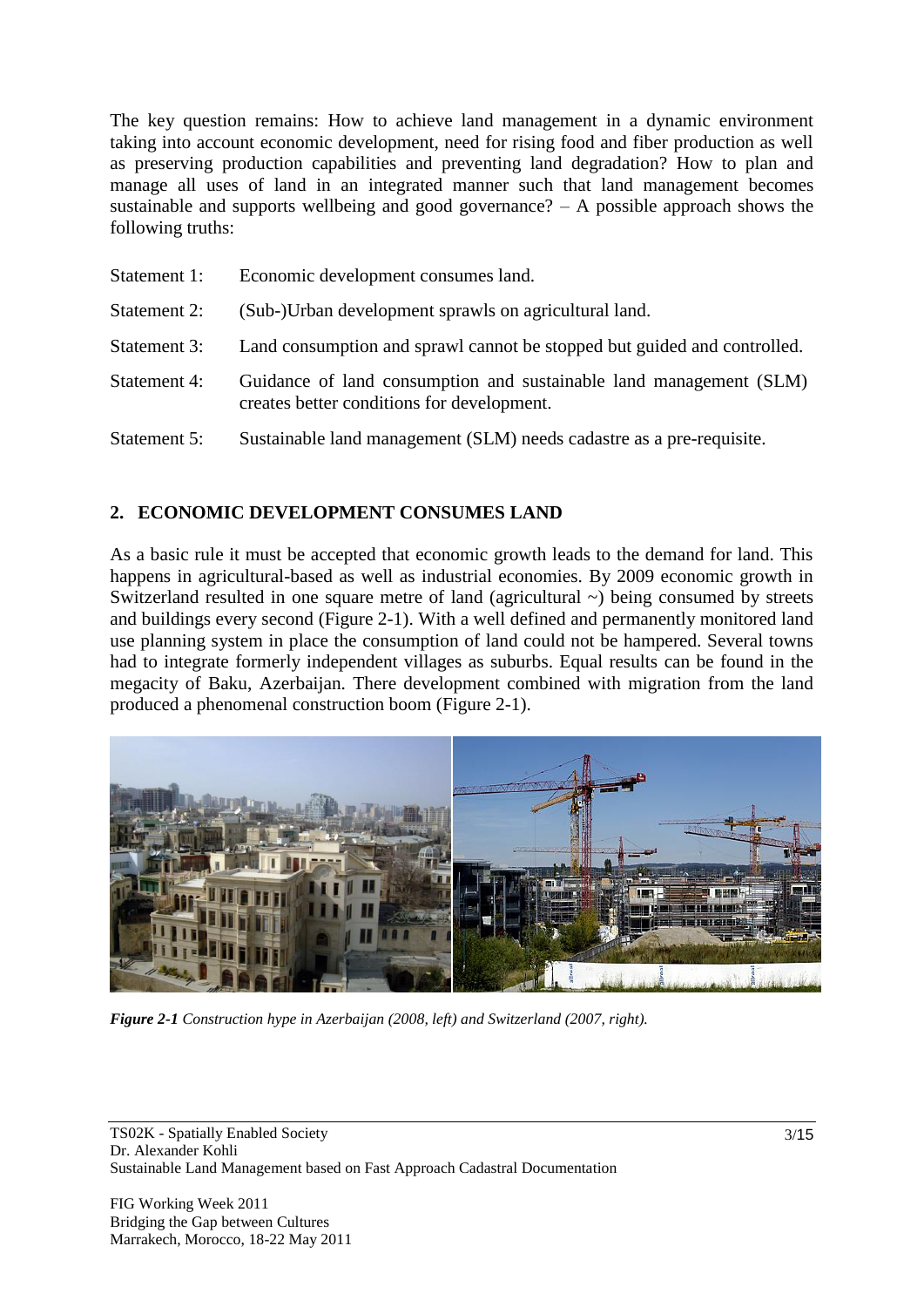### **3. (SUB-)URBAN DEVELOPMENT SPRAWLS ON AGRICULTURAL LAND**

On all continents, a relative decline in average urban growth rates has been observed for the last 20 or 30 years, compared to those of the preceding decades. This declining trend in demographic growth becomes more obvious if fixed perimeters are used, as a general process of spatial expansion is being seen everywhere. The advancement of urban sprawl along communication routes often precedes the type of sprawl where the empty areas are filled.

Aside from these general forms of urban sprawl, the patterns of peripheral expansion turn out to be very varied in terms of type of housing conditions, population pattern, means of protecting structures, construction type, and social categories. Despite geographical, sociocultural and political situations differing greatly from one metropolitan area to another, the processes of urban expansion are similar.

In metropolitan areas of developing or post-conflict countries, the informal urbanization of the outskirts is a classic working-class practice. This happens in the form of clandestine housing developments that fail to comply with the planning regulations, or in the form of illegal occupation of sites without the owners" consent, with inhabitants constructing their own, often precarious, dwellings. If this illegal occupation (e.g. Kosovo (UNCESCR 2008), *invasiones* in Latin America, *squats* or *squatter settlements* in Asia, *campements* in Africa) develops preferentially on available sites on the city"s outskirts, often unsuitable for habitation, it may equally occur within the gaps in the urban area, including in central or peri-central zones.

According to Boret (2004) the centrifugal dynamics by no means affect only the poorer people and working classes, who are pushed towards increasingly off-centre locations. A dispersal of well-off households across the outer peripheral area is also in progress, facilitated, of course, by the rapid growth in car ownership. This oddity occurs as well in metropolitan areas in developing countries. Luxury apartments in Cairo, a long way from the city centre, the construction of vast luxury residential blocks of very low density in Sao Paulo, and luxury residential districts in Delhi"s rural fringes are illustrations of this phenomenon.



*Figure 3-1 Sprawl as a planned development for IDP's Gardabani near Gori, Georgia.*

TS02K - Spatially Enabled Society Dr. Alexander Kohli Sustainable Land Management based on Fast Approach Cadastral Documentation

FIG Working Week 2011 Bridging the Gap between Cultures Marrakech, Morocco, 18-22 May 2011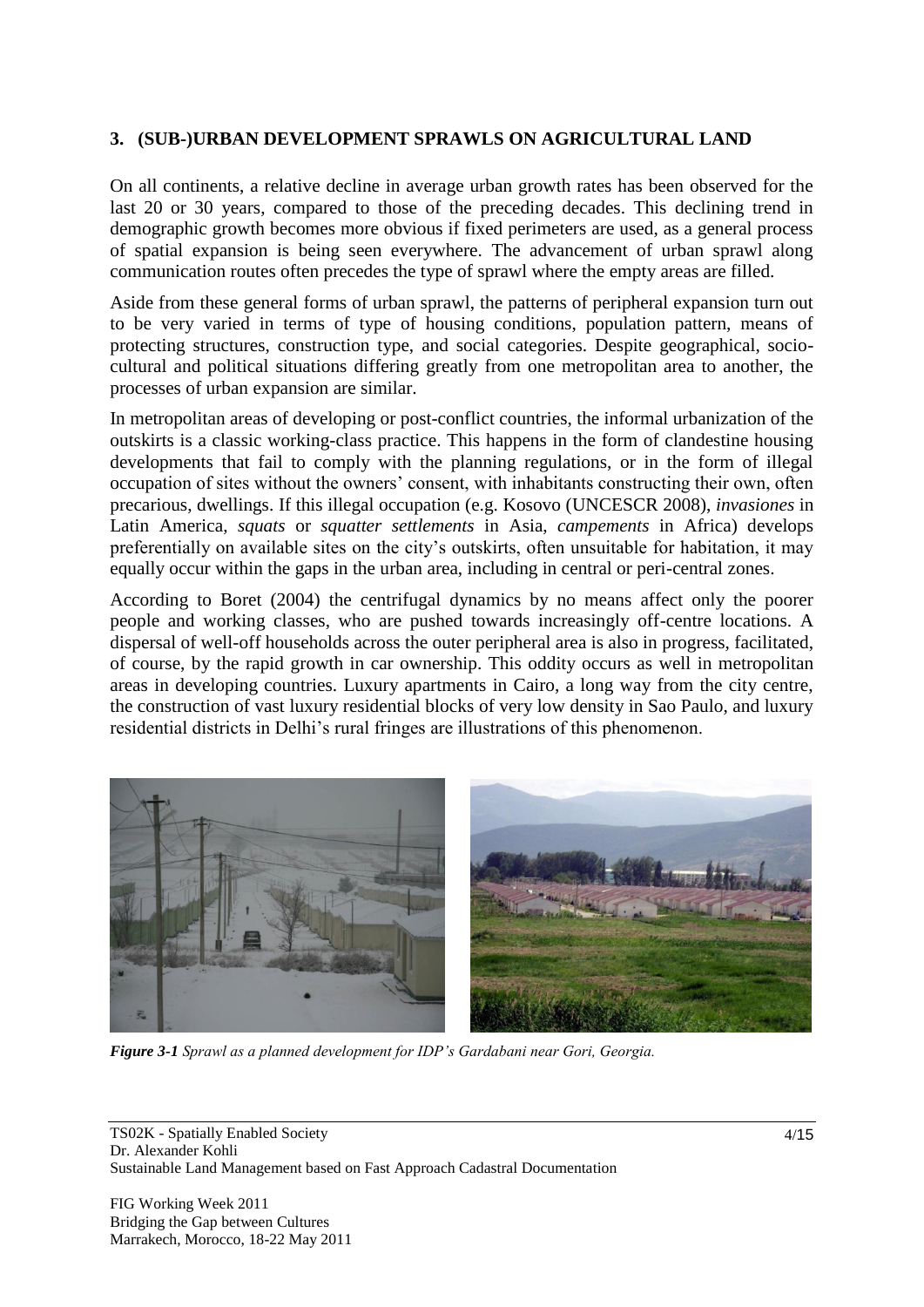The dispersal of city dwellers is, in some cases, driven by the search for a better living environment, which translates into a process of urban people populating the rural areas around the city. This is illustrated by the proliferation of *datchas* in the countryside and forests around Moscow, the conversion of farmhouses in the south of Delhi, or the *conjuntos cerrados* (secure residential blocks, gated communities) that are multiplying around the village centers in the Sabana to the north of Bogota.

In large metropolitan areas in industrialized nations, the phenomena of remote and discontinuous urban extension, linked to increased car use and home ownership, has also been commonly observed in France (Figure 3.2). The American metropolitan areas bring this phenomenon to its climax.

Urban development is related to the income situation of people. Prud"homme (2004) stipulates a direct link between the size of a city and per capita income. As a logical conclusion it can be stated that higher income people tend to realize the "desire for single family housing" (Boret, D. 2004). Households moving to the outskirts of cities can be explained initially by the available property found there. In effect, going with improvements in transport people are always looking farther away for less expensive property. This factor, combined with a strong desire for property ownership, the role of accommodation as a social mirror, and the favorable image of single-family houses within our societies, strongly influences households" "desires" regarding housing type. The housing in dense districts against all planning efforts is less attractive. In an analogous way all over the world the new form of housing in gated communities is asking for more land in the outskirts of cities. Due to these facts it can be concluded that there is a strong sociologically driven force that causes sprawl.

Sprawl may also result from planned development, as demonstrated by detached housing developments and other residential programs produced by the capital investment sector or controlled by the public sector. Some projects may be on a very large scale: new districts corresponding to satellite sub-cities in Delhi, huge metropolitan projects in Bangkok, edge cities in Cairo, re-settlements of IDP"s in Ramana (Baku, Azerbaijan) or Gardabani (Gori, Georgia, Figure 3-1), etc.

In industrialized countries construction zones were extended on repeated occasions or periodically as a stimulant for the development of municipalities. The land market dried up although the existing construction zones are filled only to 75% capacity. In Switzerland up to 25% of the areas still are not under construction due to land stockpiling or difficult ownership conditions. Therefore increasing density by realizing unused construction zones through legal force is under intensive discussion (Bertschi, M. 2002 and Eggenberger, M., Stettler D. 2008).

Agricultural land in industrial countries is decreasing because of compensation for construction in forests or protected areas. In central Europe where rigid forest protection acts are in place, a further loss of agricultural land is the consequence.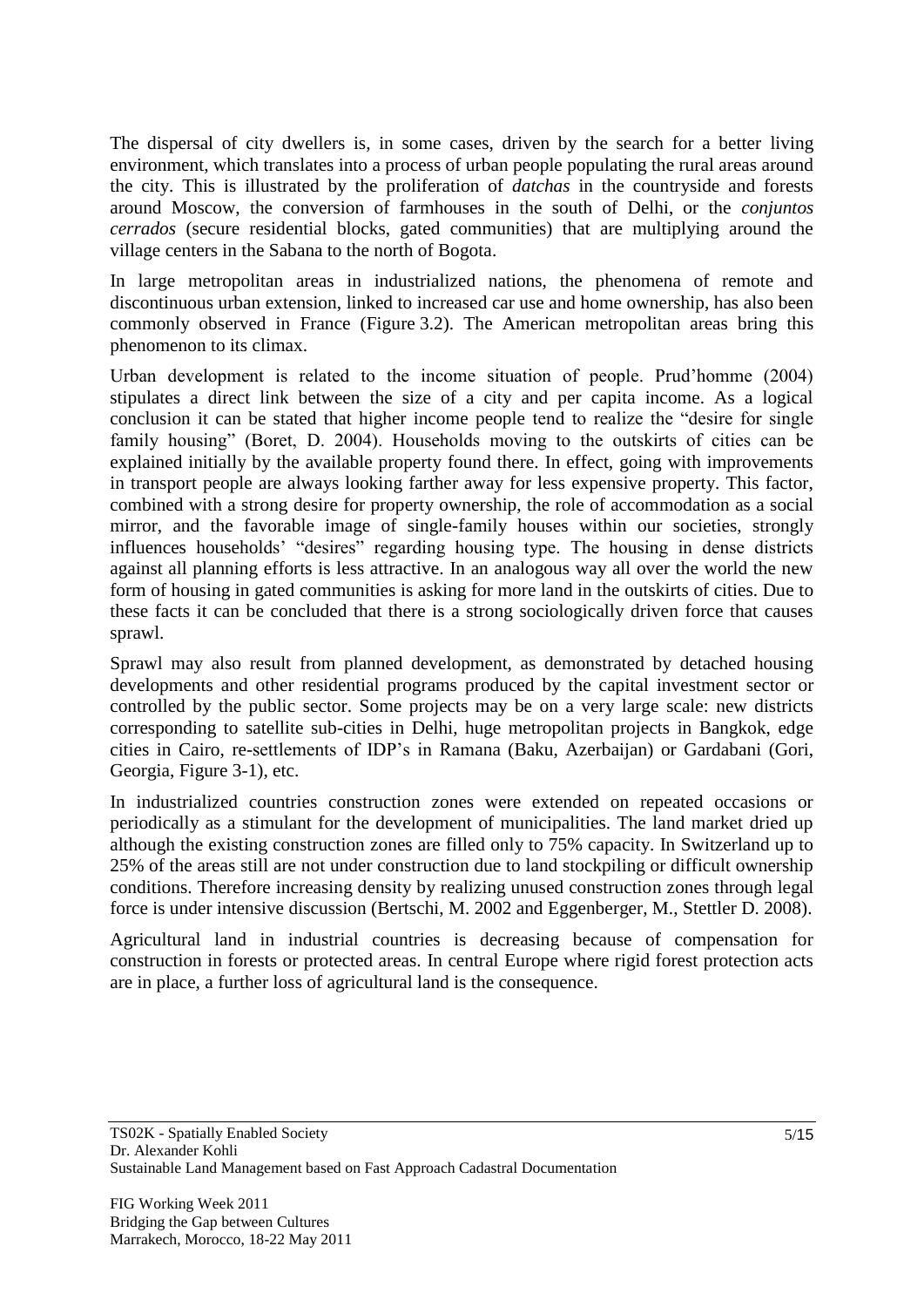

*Figure 3-2 Evolution of sprawl in French urbanized areas from 1990 to 1999 (Guiet, Y. 2004).*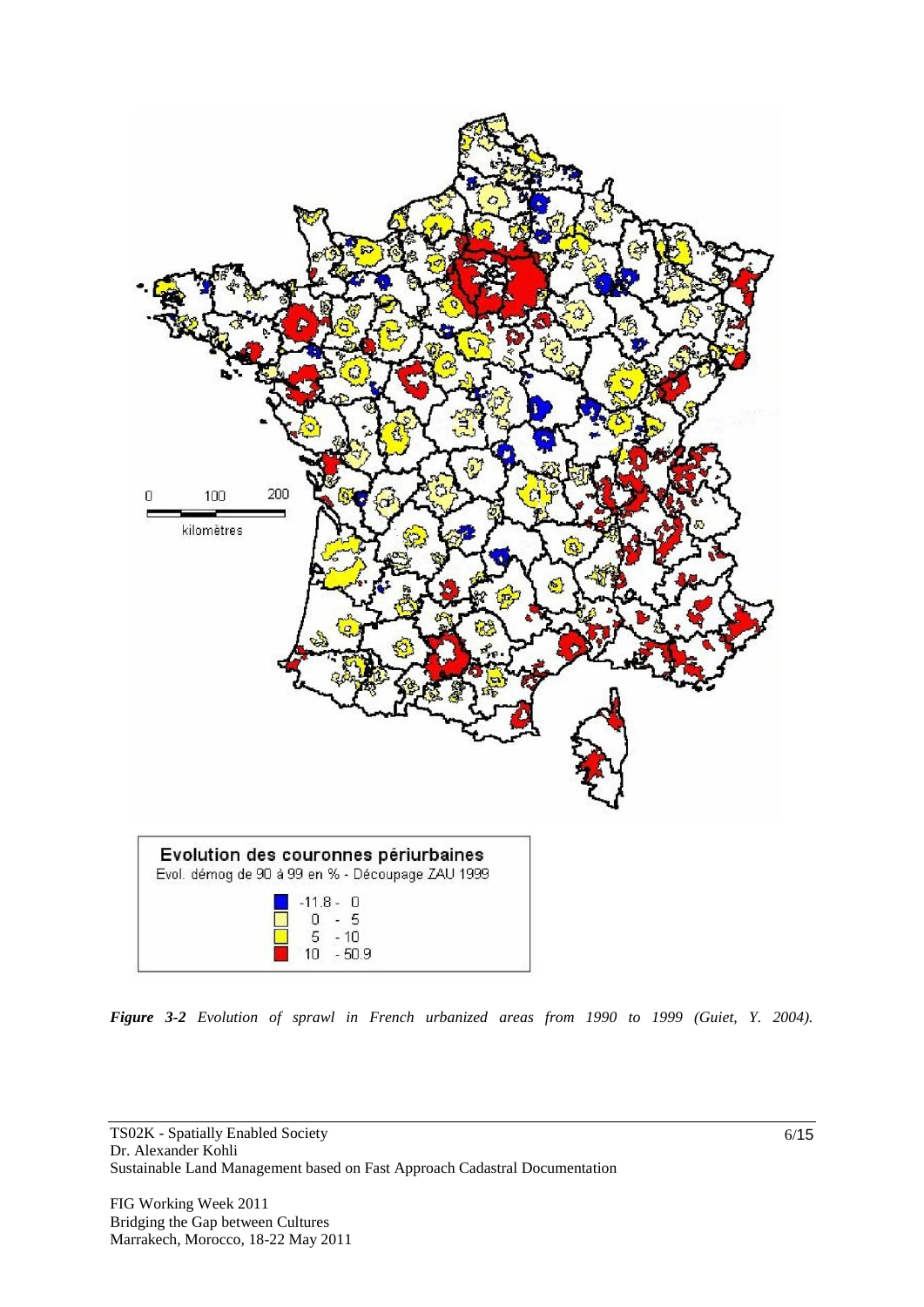#### **4. LAND CONSUMPTION AND SPRAWL CANNOT BE STOPPED BUT GUIDED AND CONTROLLED**

The sustainable treatment of land as a finite resource today is a mayor goal of space-oriented activities. Against the background and the requirements of a growing population the World Bank defined its sustainable land management (SLM) in 2006 as a knowledge-based procedure that helps integrate land, water, biodiversity, and environmental management to meet rising food and fiber demands. This should be achieved by sustaining ecosystem services1 and livelihoods. This definition mainly is focused on agriculture and rural development. When it comes to urbanized areas the water, environmental, and biodiversity aspects may have priority.

Bearing in mind Prud"homme (2004) the city itself, based on its economic role as a flywheel, is the moving force for sprawl. In cases where land use planning is in place sprawl happens in a periodical flow after extensions of construction zones (e.g. planning cycles of 10-15 years in Switzerland). The pressure to repopulate the outskirts by legally approved zoning is mainly dependant on economic reasons, as mentioned above. These processes are guided by risk based land use planning or prioritized public interest. Overall total stagnation seldom happens because economic pressure is strong enough. In non-industrial countries economic pressure often is overwhelming and dynamic so even guidance and control do not happen if the relevant instruments are not in place (see Table 1-1). Land consumption, however, declines right away if the economy shows signs of weakness.

Direction is successful especially if there is danger to be avoided by risk based land use planning measures. Hazardous areas such as floodplains, mud and snow slide areas etc. (Figure 4-1) are not feasible conditions for housing (Kohli, A. 1999). Even belated identification



*Figure 4-1 Debris flow in the Bernese Alps, municipality of Brienz (2005, left), Switzerland and landslip in the eastern Jura Mountains, municipality of Wintersingen near Basel, Switzerland (1999, right).*

TS02K - Spatially Enabled Society

Dr. Alexander Kohli

 $\overline{a}$ 

Sustainable Land Management based on Fast Approach Cadastral Documentation

<sup>&</sup>lt;sup>1</sup> Ecosystem services are the benefits people obtain from ecosystems. These include: - Provisioning services that provide necessities such as food, water, timber, and fiber; - Regulating services that affect climate, floods, disease, wastes, and water quality; - Cultural services that provide recreational, aesthetic, and spiritual benefits; - Supporting services such as soil formation, photosynthesis, and nutrient cycling. Source: Millennium Ecosystem Assessment 2005.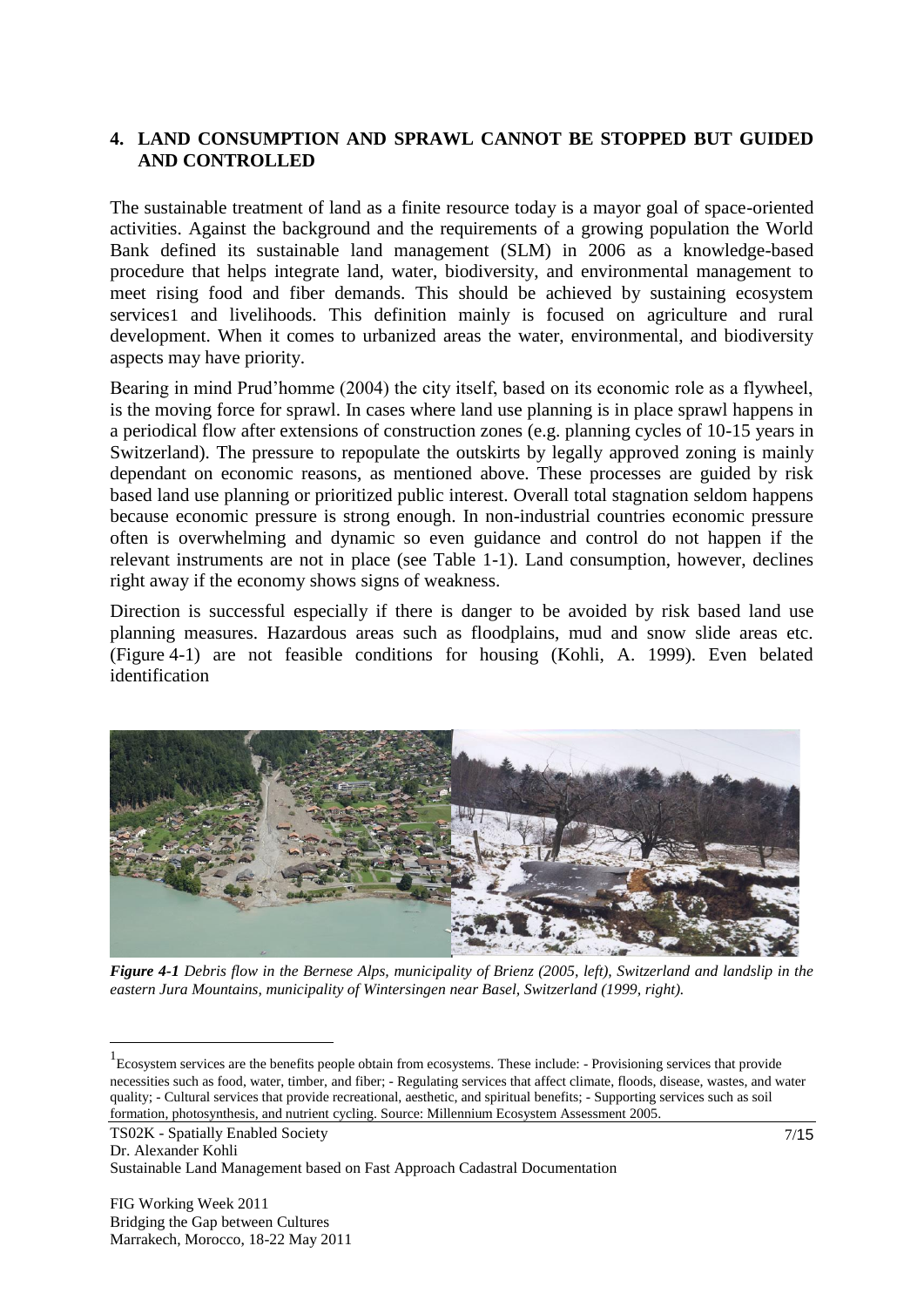can be the reason for resettlement<sup>2</sup> or restricted areas. In such cases active land use planning becomes SLM and is an asset for the community by increasing security of life and of investments as well.

#### **5. GUIDANCE OF LAND CONSUMPTION AND SUSTAINABLE LAND MANAGEMENT CREATE BETTER CONDITIONS FOR DEVELOPMENT**

By applying strong SLM procedures including transparent land consolidation methods to rural and urbanized areas, amongst other things, investments in utilities become highly worthwhile and create more favorable effects than in sprawled areas. Efficiency rates increase and network planning for water or sewage make sense. Site developments as well may profit from available and easily connected utilities, as these effects can be realized by first agglomerating construction in abandoned areas, industrial wasteland, or gaps of settlements. A higher density of users creates better conditions as overall costs for citizens and capital investors decrease and service quality may increase.

In Azerbaijan, especially in Baku (Figure 5-1), continuing degradation of the urban environment is going on due to the lack of a modern spatial planning system, missing new master plans, or detailed plans for urban areas. Consequently, new construction is carried out under the pressure of market forces, basically without proper planning regulations. As well it is not quite clear who is responsible for the preparation of plans and issuing of permission for changes in land-use and building permits. State planning authorities still try to oversee planning issues that might be handled at the regional or local (municipal) level (UNECE, Committee on Housing and Land Management 2007). Easy to apply building permits would



help to increase security of the property. Stable and transparent procedures with defined planning horizons create security amongst owners and readiness for dynamic developments – altogether factors for the well-being of a developing and an industrial community.

*Figure 5-1 Photo composition of an urban investment project in Baku, Azerbaijan – Flame Towers, under construction since 2008 - 2011.*

TS02K - Spatially Enabled Society Dr. Alexander Kohli Sustainable Land Management based on Fast Approach Cadastral Documentation

 $2 \text{ In the Swiss Canton of Nidwalden, Municipality of Oberdorf the destruction of a training center Hostetten-Wil was ordered}$ due to the danger of flooding. Measures for damage prevention would have been disproportional. In future this area is restricted area for construction.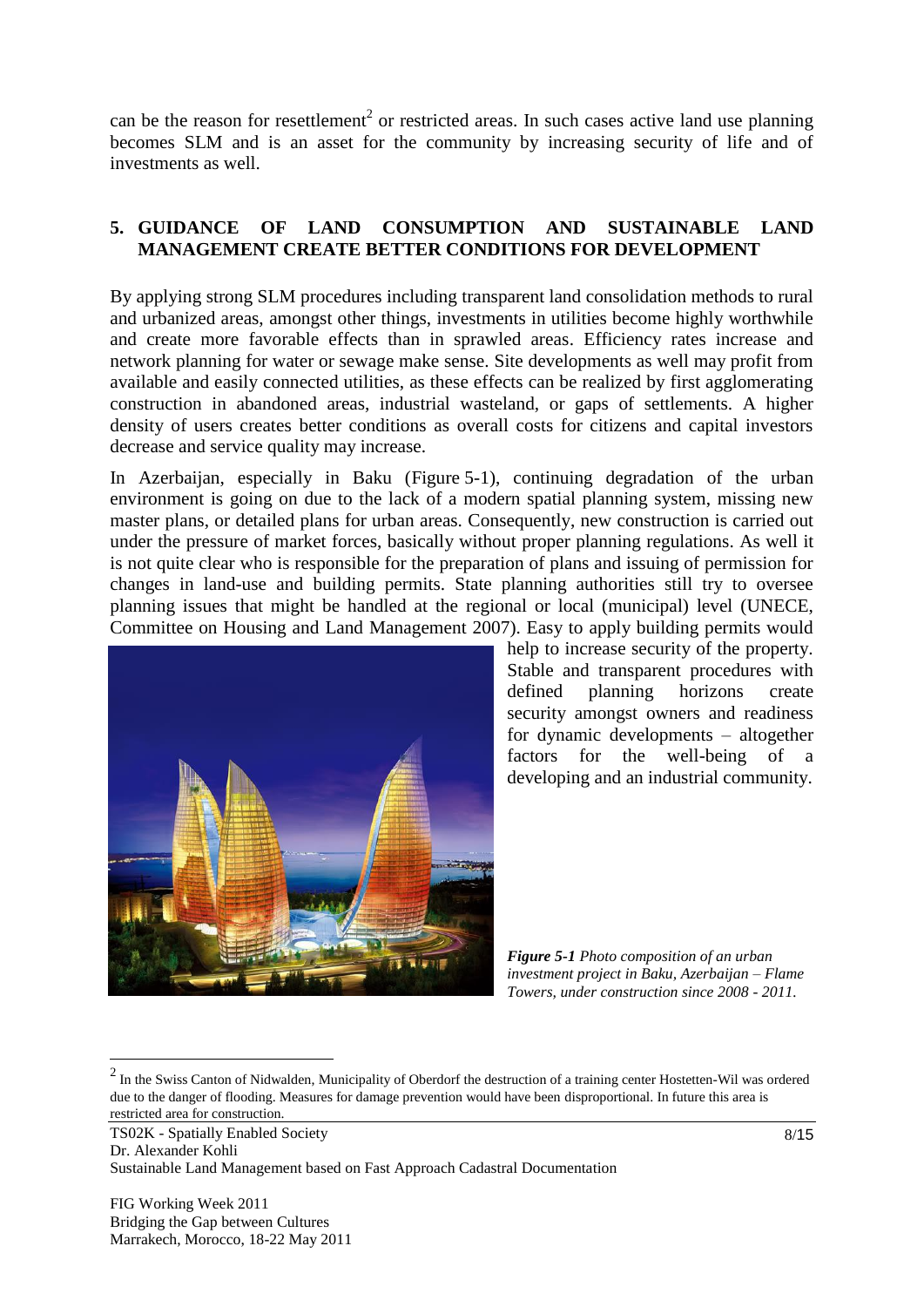### **6. SUSTAINABLE LAND MANAGEMENT NEEDS CADASTRE AS A PRE-REQUISITE**

#### **6.1. The Fast Approach Cadastre as a Central Instrument of Land Management**

Land management needs (in land reform, land consolidation, land use planning, etc.) as a precondition a sustainable base documentation of topology, topography, and property ownership or tenure. In cases where a reliable cadastre is missing, property remains unclear and SLM is hampered. So in the immediate aftermath of a conflict the securing, restoration, or setup of land records is crucial. The cadastre follows as a consequence of where land records are available (Augustinus, C., Lewis, D., Leckie, S. 2007). Bad examples are easy to find, such as Kosovo or other Balkan countries. Even if a form of a cadastre system is in place but reliability and maintenance do not properly work an unclear property situation makes SLM very difficult, as shown above in Azerbaijan.

Loss of property and investments because of lacking transparency of public planning and unreliable cadastre will produce distrust in cadastral documentation. Problems will be created by illegal development and construction in restricted or endangered areas. Since 2007 in Kosovo municipal authorities have tried to regularize and legalize illegal constructions as a first step back to reliable land management systems as the cadastre (UNCESCR 2008).

Today the call for new tools is being heard. FIG is starting new initiatives as manifested in the publication *Social Tenure Domain Model* (STDM) (Lemmen, Chr. 2010). Unfortunately the data model achieved under this initiative is even more complicated than others. A more promising solution is the simplified application of the Cadastre 2014 approach concentrating on the registration of independent topics for the actual state of tenures, properties or holdings (Figure 6-1). No surveying is required but only the identification of property or tenure based on points, poly-lines, or surfaces is needed. Efforts can be focused on the time consuming definition for regularization and legalization of informal and illegal tenures.



*Figure 6-1 Cadastre 2014 data model approach for easy and fast registration of tenures and holdings besides legal boundaries.*

TS02K - Spatially Enabled Society Dr. Alexander Kohli Sustainable Land Management based on Fast Approach Cadastral Documentation

FIG Working Week 2011 Bridging the Gap between Cultures Marrakech, Morocco, 18-22 May 2011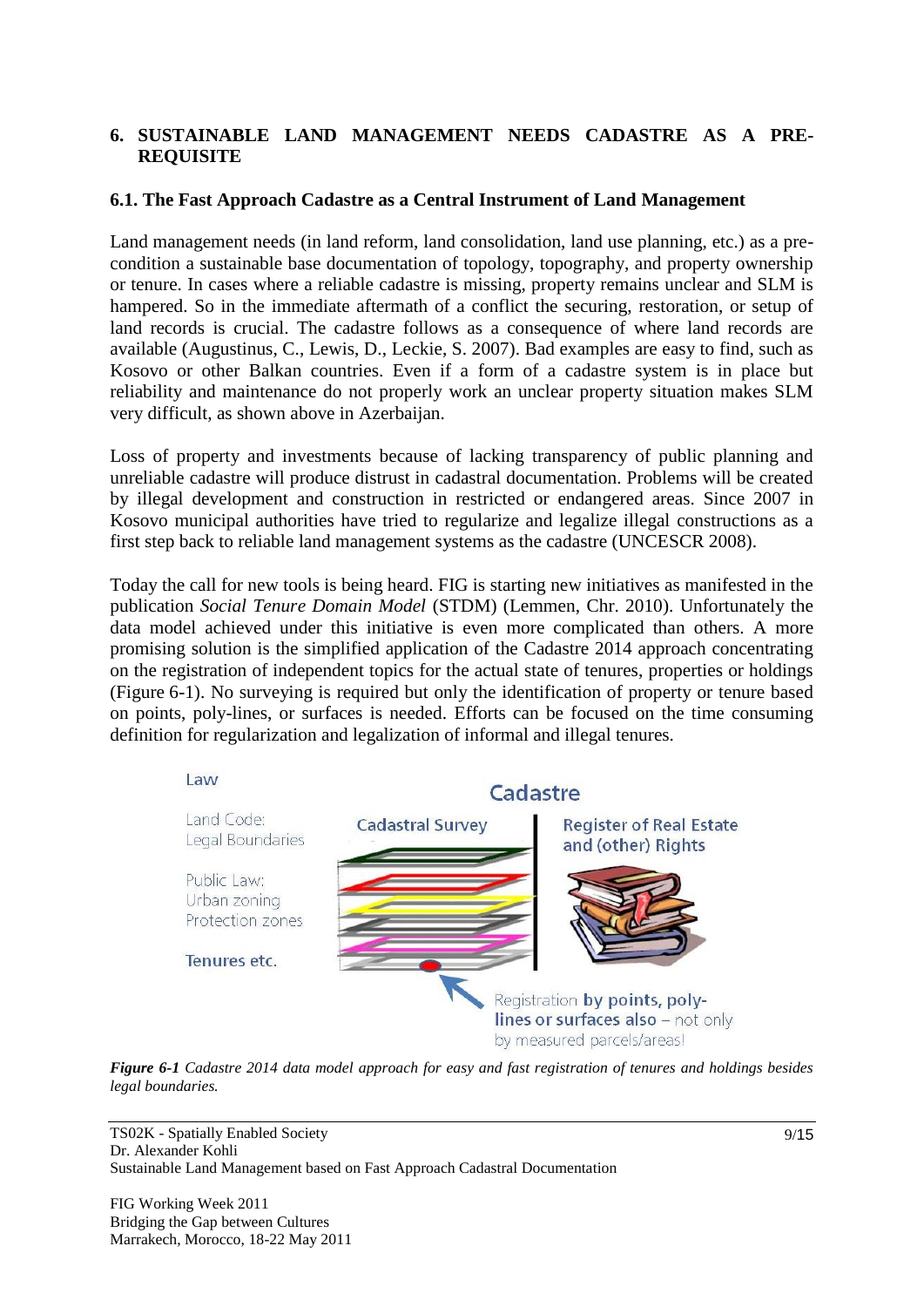Comprehensive documentation in maintained digital cadastres of the actual existing legal situation of land following the principle of legal independence stated by Cadastre 2014 (Kaufmann, J., Steudler, D., 1998, page 18, Figure 3.18) will form a strong basis for SLM. The procedure for fast approach cadastre documentation shall be defined as follows:

Step 1: Identification of property, house, or tenure on satellite or ortho-photo maps as point objects to create a preliminary land title. Definition of a surface description on a separate cadastre layer in the GIS by poly-lines accepting overlapping claims, rights, and disputes. The latter shall have a topological link to the point object forming the land title.

> The cadastre information obtained in such a way shall reflect the actual situation should it be legally approved or based on customary possession. It serves as a working base and needs stepwise improvement.

- Step 2: Further steps focus on the resolution of conflicts and approval of the property and tenure situation reflected by the cadastre. As a very easy and effective procedure the negotiation and reciprocal signing of (ortho-)photo maps by the owners or holders shall be used. After this a general public display of the cadastral documentation achieved may lead to public approval.
- Step 3: Having a clear documentation of the actual situation in the cadastre, the communal and state driven processes of formalization of ownership or holdings can start by legally approved land reform acts.

The maintained digital cadastre following the boundary concept is the central instrument of a coordinated land management – with its maps and registry land use planning, consolidation as well as the management of public-right restrictions can be sustainably handled.

The wrong placement of settlements in endangered or hazardous areas, the loss of value through decreased life quality near traffic or airfields, etc., can be avoided. It is a fact that most planning processes are very time-consuming with up to 75% being devoted to data acquisition and preparation. Only 25% is left for effective planning work. With the new cadastre this ratio can be reversed to 25%:75% (Kaufmann, J. 2008).

# **6.2. The Cadastre of Public-Right Restrictions (PRLR Cadastre)**

No one who owns land in most occupied areas of the world can simply use it as they wish. Owners have to comply with conditions laid down by governments and by other authorities. This means complying with a multitude of acts, ordinances and official restrictions – so-called public law restrictions on landownership rights (PRLRs). These restrictions may be: Comprehensive development plans, zoning laws, building codes, impact fees and ordinances, lines of construction, lines defining the minimal distance to forests, cadastre of refuse dump locations, water protection zones, maps of hazard zones, etc.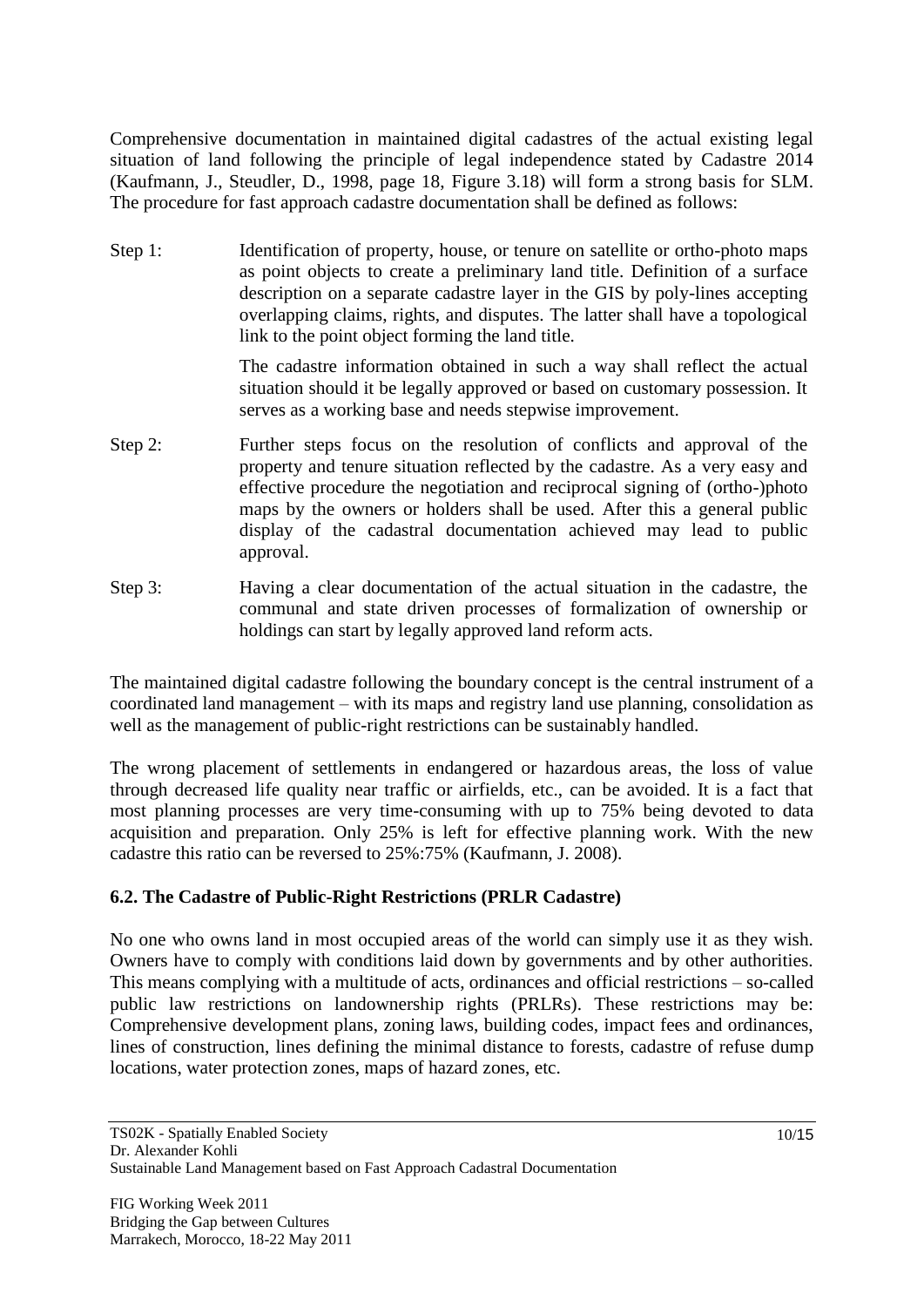Until now, it has not been particularly easy to obtain all the information relevant to a specific parcel of land. Because a variety of authorities may be involved in the restrictions, a timeconsuming trek from office to office is often needed. For this trouble the PRLR Cadastre offers a solution by displaying authoritatively summarized the most important restrictions that apply to each land parcel (Dütschler, P., Bigler, M. 2006). The cadastre is to provide actual, correct and precise data of property rights and restrictions, to give evidence of the changes coming from the implementation of a planning process, and to serve as a basis for the next "dynamic planning cycle". The reliability of property restrictions coming from planning periods has to be given.

The PRLR Cadastre as an add-on extends the positive effects of the cadastre and improves the efficiency of SLM through the use of reliable information. The building of the PRLR Cadastre is a more demanding task for the surveyor that lets him create the comprehensive instrument for sustainable land management (Table 6-2).

| <b>Fields of</b><br>business<br>activities | <b>Tasks</b>                                                                                              | <b>Spatially related</b><br>activities | <b>Tools/Methods</b>                                                                                                                                                                                                                                            |
|--------------------------------------------|-----------------------------------------------------------------------------------------------------------|----------------------------------------|-----------------------------------------------------------------------------------------------------------------------------------------------------------------------------------------------------------------------------------------------------------------|
| strategy                                   | visions and goals                                                                                         | land policy                            | political activities                                                                                                                                                                                                                                            |
| manage-<br>ment                            | measures and<br>projects for the<br>implementation of<br>the policy                                       | (spatial) land<br>management           | <b>LAND MANAGEMENT</b><br>land-use planning<br>land consolidation<br>land reallocation<br>landscape development<br>land recycling<br>monitoring<br>navigation<br>geoinformation<br>land registration<br>cartography<br>surveying<br>geodesy<br><b>GEOMATICS</b> |
| admini-<br>stration                        | active handling of<br>spatial information,<br>data exploitation,<br>visualization,<br>creation of reports | (spatial) land<br>administration       |                                                                                                                                                                                                                                                                 |
| documen-<br>tation                         | cadastral operations,<br>data modelling, data<br>acquisition, data<br>maintenance                         | (spatial) land<br>documentation        |                                                                                                                                                                                                                                                                 |

*Table 6-2 Field of tasks of surveyors in Switzerland (Kaufmann, J. 2008).*

# **7. CONCLUSIONS**

The logical consequence of economic development–land consumption–substantiates the need for sustainable land management and cadastre. Successful attempts to direct or manage land consumption or land use can only run on a solid base of a well-maintained digital cadastre which represents the actual situation of property and tenure holdings as well as the publicright restrictions (PRLR) on land. For exceptional situations in post-conflict or transitional countries fast approach cadastre information following the Cadastre 2014 principles can be a crucial asset to document the existing and to restore a rightful situation using the tools of sustainable land management.

– SLM based on cadastre allows quick reaction time of procedures on dynamic developments and improves security of property.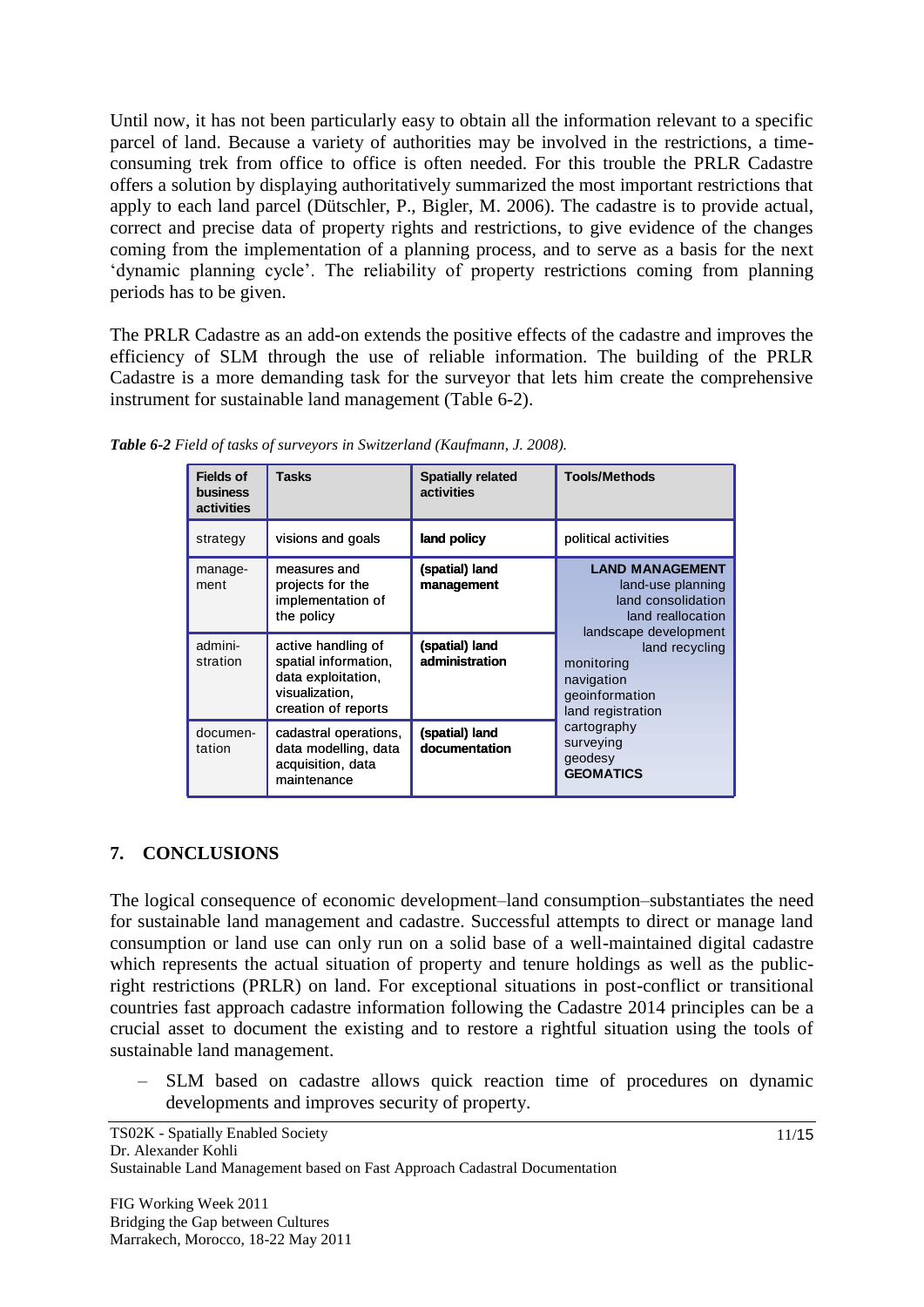- SLM based on cadastre allows transparent workflows in the sense of good governance.
- SLM and cadastre as well as PRLR Cadastre should run in a symbiotic relationship for maximum effect.

It will be a more demanding task of the surveyors organized in FIG to develop and implement sustainable land management activities to help to resolve the social and environmental problems of the human community.

### **AKNOWLEDGMENTS**

The author likes to thank Jurg Kaufmann for his helpful input.

### **REFERENCES**

- Andersson, B., Meha, M. 2003, *Land Administration in Kosovo – Practice in Cooperation and Coordination*, UN/ECE-WPLA and FIG Com3 & Com7 Workshop on Spatial Information Management (SIM) for Sustainable Real Estate Market 2003, Athens, Greece.
- Augustinus, C., Lewis, D., Leckie, S. 2007, *A Post-Conflict Land Administration and Peace-Building Handbook, Series 1*, UN-HABITAT, http://www.unhabitat.org/pmss/get ElectronicVersion.aspx?nr=2443&alt=1
- Bertschi, M. 2002, *Dimensionierung der Bauzonen: Eine Standortbestimmung aufgrund der Umsetzung von Art. 15 lit. B RPG*; NSL – Network City and Landscape: DISP-Online, DISP 149 02/2002, SFIT Zurich, Switzerland – http://www.nsl.ethz.ch/index.php/en/ content/ view/full/96.
- Dütschler, P., Bigler, M. 2006, *Integration of Public-Right Restrictions into Cadastre*, 23<sup>nd</sup> FIG International Congress, Munich, Germany.
- Eggenberger, M., Stettler, D. 2008, *Nutzungsreserven im Bestand – Konzeptstudie*; Bundesamt für Raumentwicklung ARE, Bern, Switzerland (in German).
- Government of the Republic of Kosovo, Ministry of Public Services 2008, *Summary of Findings of the KCA Functional Review*, Functional Review and Institutional Design of Ministries (FRIDOM) Project, Pristina, Kosovo.
- Government of the Swiss Federation, Federal Directorate of Cadastral Surveying c/o Federal Office of Topography swisstopo, *PRLR Cadastre in brief*, Berne-Wabern, http://www.swisstopo.admin.ch/internet/oerebk/ en/home/topics/about.html.
- Guiet, Y. 2004, *Le zonage des aires urbaines selon l'INSEE*, Académie de Limoges Lycée R. Loewy - La Souterraine (23300), http://www.educreuse23.aclimoges.fr/loewy/siglim/cartes\_ZAU.htm.
- Kaufmann, J. 2008, *The Boundary Concept: Land Management Opportunities for Sustainable Development Provided by the Cadastre 2014 Approach*, FIG Working Week 2008, Stockholm, Sweden.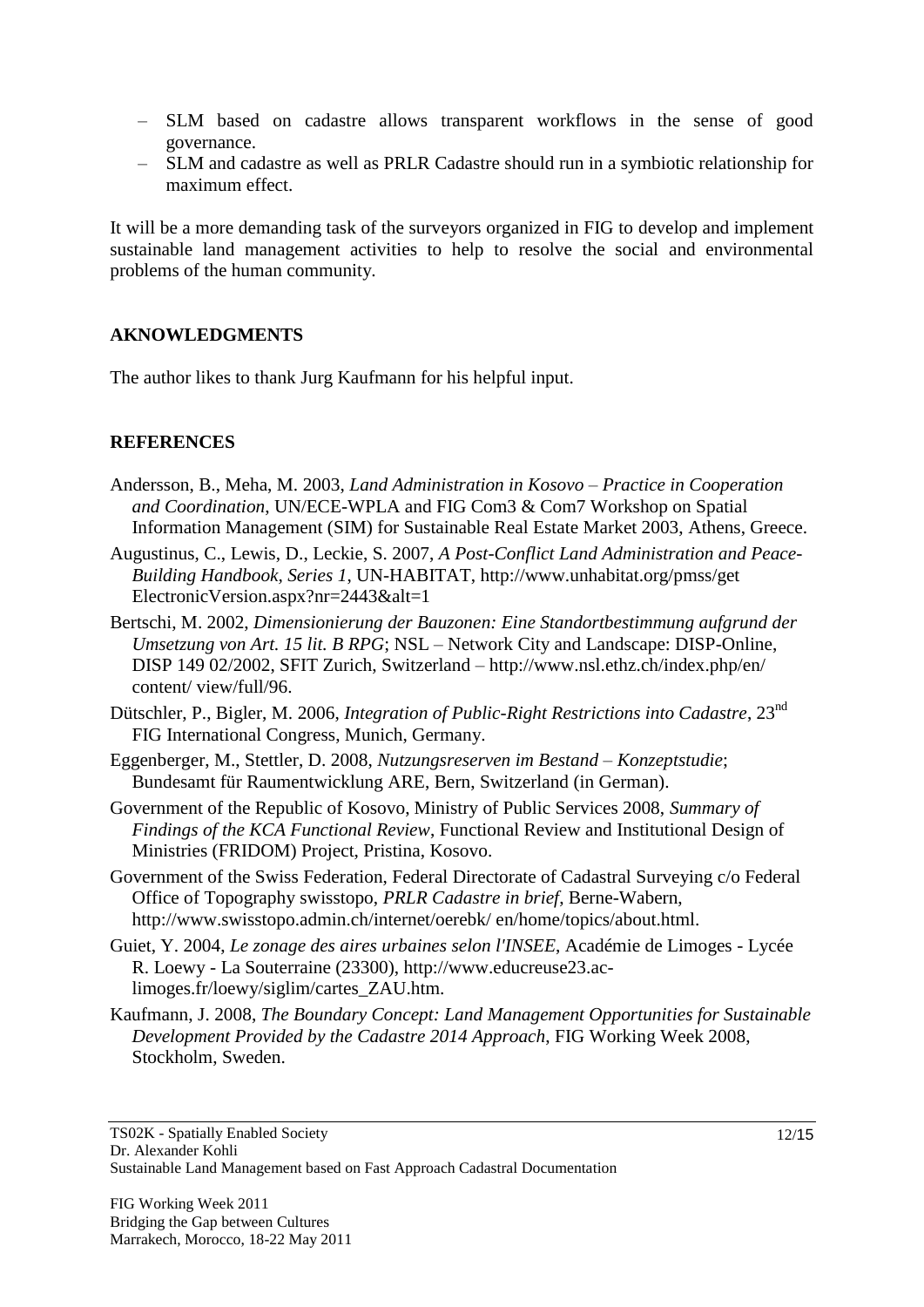- Kaufmann, J., Steudler, D. with Working Group 7.1 FIG Commission 7 1998, *Cadastre 2014*, A Vision for A Future Cadastral System, FIG Booklet, [http://www.swisstopo.ch/fig](http://www.swisstopo.ch/fig-wg71/cad2014.htm)[wg71/cad2014.htm.](http://www.swisstopo.ch/fig-wg71/cad2014.htm)
- Kohli, A. 1999, *Measures to Prevent Scouring of Structures in Floodplains*, Wasser & Boden, 51/3, 40-45 (in German).
- Kohli, A. 2002, *Renewal of the Network and the Realization of Orthometric Heights using GPS in Kosovo*, 22<sup>nd</sup> FIG International Congress and ACSM-ASPRS Conference, Washington DC, USA.
- Kohli, A. 2004, *Reconstruction of a GIS-Cadastre in a developing Country*, GeoSpatial World 2004 Congress, INTERGRAPH, Miami Beach, Florida, USA.
- Kohli, A., Hager, W.H. 2001, *Building Scour in Floodplains*, Proceedings of the Institution of Civil Engineers: Water and Maritime Engineering 148, Issue 2, 61-80.
- Lemmen, Chr. 2010, *The Social Tenure Domain Model – A Pro-Poor Land Tool,* FIG GLTN – UN-HABITAT, International Federation of Surveyors (FIG) Copenhagen, Denmark.
- Prud'homme, R., Dupuy, G. and Boret, D. 2004, *The New Constraints of Urban Development*, Institut Veolia Environnement, Report n°1, Paris, France.
- Swiss Association for National Planning (VLP-ASPAN) 2004, *Spatial Planning in Switzerland*, Fact sheet, http://www.vlp-aspan.ch/content/home/files/spatial\_planning.pdf.
- UN Committee on Economic, Social and Cultural Rights (UNCESCR) 2008, *Property Return and Restitution: Kosovo*, http://www2.ohchr.org/english/bodies/cescr/docs/infongos/COHREUNMIK.pdf
- UNECE-Committee on Housing and Land Management 2007, *Land Administration Review: Azerbaijan*, Programme of Work 2008-2009, Geneva, Switzerland.

#### **BIOGRAPHICAL NOTES**

**Dr. Alexander Kohli**, born in 1967, graduated from the Department for Rural Engineering and Surveying in 1995 at the Swiss Federal Institute of Technology (ETH Zurich). From 1995 until 1998 he was doing his PhD studies at the Versuchsanstalt für Wasserbau (VAW), Swiss Federal Institute of Technology (ETH Zurich) on BUILDING SCOUR IN FLOOD PLAINS under the supervision of Prof. Daniel Vischer.

After the PhD in 1998 he started as a surveying engineer and geomatics expert in the Swiss engineering company BSB + Partner, Consulting Engineers and earned in 1999 the Swiss license for licensed land surveyors. Since he became a partner with BSB + Partner he runs a special department for Consulting and Development working for public (World Bank, EBRD, Swiss Government) and private organizations in the fields of Project Development, Land Management, Administration and Cadastre in Switzerland, the CIS, and in the Balkan States.

Since 2001 he has acted as head of the public-law planning association (regional planning association) REPLA Grenchen-Büren within the Swiss plateau. In 2009 Dr. Alexander Kohli was dispatched as the delegate of the Swiss professional organization of surveyors in FIG to Commission 8, Spatial Planning and Development.